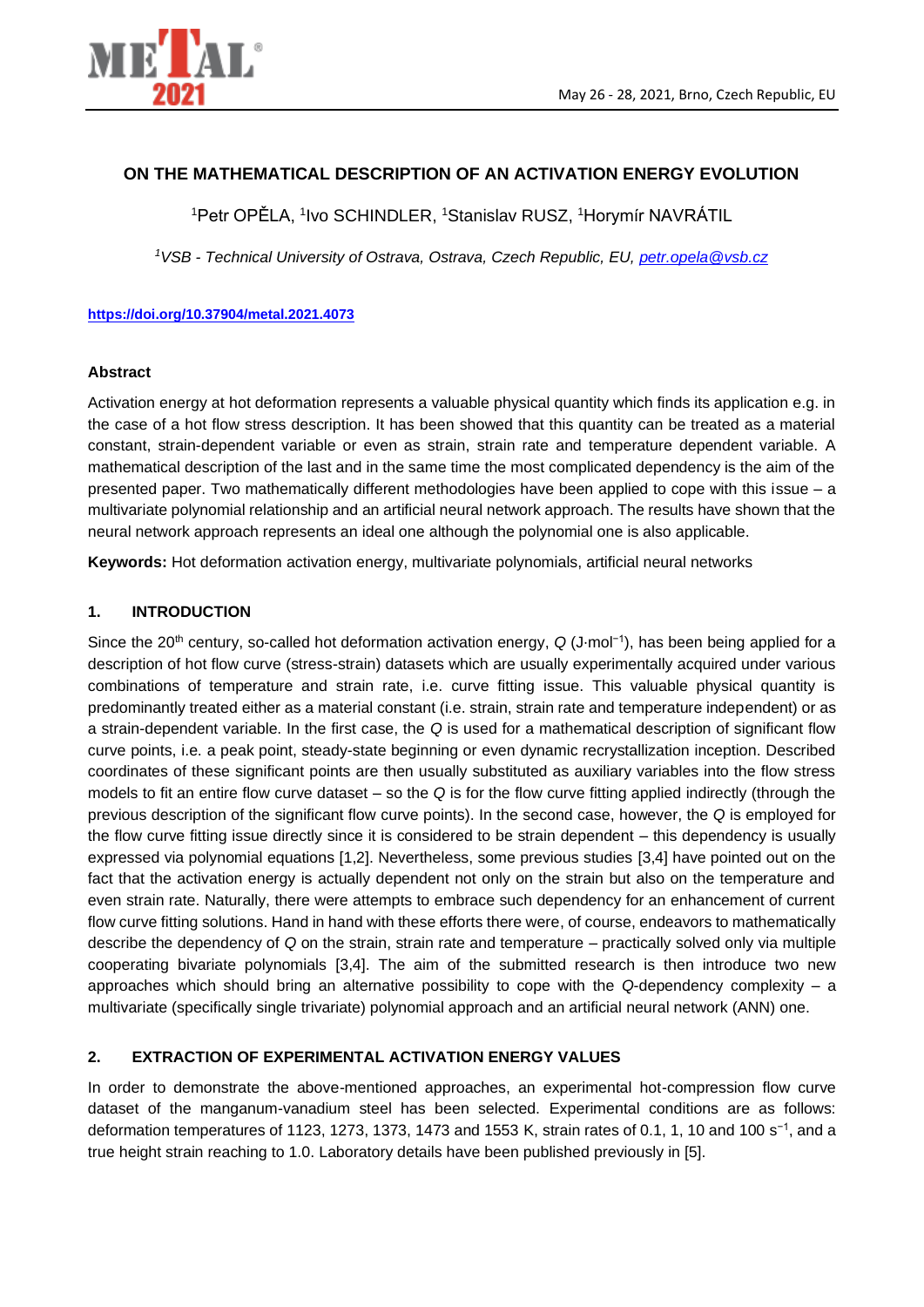

The selected hot-compression flow curve dataset has been subsequently utilized to gain experimental *Q*-values under all tested circumstances, i.e. *Q*(*ε*,*ε̇*,*T*) (J⋅mol−1), via a regression analysis of the well-known Garofalo's relationship [6] – see equations (1) and (2) [7]:

$$
Q(\varepsilon, \dot{\varepsilon}, T) = R \cdot \frac{\partial \ln \varepsilon}{\partial \ln\{\sinh[\alpha(\varepsilon, T) \cdot \sigma]\}} \bigg|_{\varepsilon, T} \cdot \frac{\partial \ln\{\sinh[\alpha(\varepsilon) \cdot \sigma]\}}{\partial (1/T)} \bigg|_{\varepsilon, \dot{\varepsilon}} \tag{1}
$$

$$
\alpha(\varepsilon,T) = \frac{\partial \ln \varepsilon}{\partial \sigma} \Big|_{\varepsilon,T} / \frac{\partial \ln \varepsilon}{\partial \ln \sigma} \Big|_{\varepsilon,T}
$$
 (2)

In these equations,  $\sigma$  (MPa),  $\varepsilon$  (-),  $\varepsilon$  (s<sup>-1</sup>) and  $T$  (K) represent a flow stress, true strain, strain rate and temperature, respectively. *R* (8.314 J⋅K<sup>-1</sup>⋅mol<sup>-1</sup>) is the universal gas constant, *α*(*ε*, *T*) (MPa<sup>-1</sup>) and *α*(*ε*) (MPa<sup>-1</sup>) are a strain-temperature dependent and only-strain dependent stress multiplier, respectively [7].

# **3. MULTIVARIATE POLYNOMIAL APPROACH**

In previously published studies (see e.g. [1]), a univariate polynomial expression [8] was successfully employed in order to fit a dependency between the activation energy and true strain. Since the activation energy is in the current research considered to be dependent also on the temperature and strain rate, a multivariate (specifically trivariate) polynomial expression has been proposed to cope with this approximation issue – its general form is expressed via the following equation:

$$
Q(\varepsilon, \dot{\varepsilon}, T) = \sum_{i=0}^{n} \sum_{j=0}^{n} \sum_{k=0}^{n} a_{ijk} \cdot T^i \cdot \ln^j \dot{\varepsilon} \cdot \varepsilon^k
$$
\n(3)

In equation (3),  $a_{ik}$  (-) represent material constants, where  $i = [0, n] \subset \mathbb{N}_0$ ,  $j = [0, n] \subset \mathbb{N}_0$  and  $k = [0, n] \subset \mathbb{N}_0$ . While an ideal polynomial order, *n* (-), was being found on the basis of a trial and error method, corresponding material constants were being calculated via the least squares method [9] in the Octave-4.2.1 programming environment [10]. Results have showed that an ideal order is equal to 3, i.e. the equation (3) represents a tricubic polynomial – fitting constants are displayed in **Table 1**.

| aijk             | <b>Value</b>           | $a_{ijk}$        | <b>Value</b>           | aijk                    | <b>Value</b>           | aijk             | <b>Value</b>           |
|------------------|------------------------|------------------|------------------------|-------------------------|------------------------|------------------|------------------------|
| $a_{000}$        | $6.12 \cdot 10^{+03}$  | $a_{100}$        | $-1.24 \cdot 10^{+01}$ | $a_{200}$               | $8.73 \cdot 10^{-03}$  | $a_{300}$        | $-2.05 \cdot 10^{-06}$ |
| a <sub>001</sub> | $2.30 \cdot 10^{+04}$  | $a_{101}$        | $-4.09 \cdot 10^{+01}$ | a <sub>201</sub>        | $2.60 \cdot 10^{-02}$  | a <sub>301</sub> | $-6.07 \cdot 10^{-06}$ |
| a <sub>002</sub> | $6.24 \cdot 10^{+04}$  | $a_{102}$        | $-1.43 \cdot 10^{+02}$ | $a_{202}$               | $1.03 \cdot 10^{-01}$  | $a_{302}$        | $-2.32 \cdot 10^{-05}$ |
| a <sub>003</sub> | $-6.61 \cdot 10^{+04}$ | $a_{103}$        | $1.44 \cdot 10^{+02}$  | a <sub>203</sub>        | $-1.01 \cdot 10^{-01}$ | a <sub>303</sub> | $2.26 \cdot 10^{-05}$  |
| a <sub>010</sub> | $7.23 \cdot 10^{+02}$  | $a_{110}$        | $-1.46 \cdot 10^{+00}$ | $a_{210}$               | $1.01 \cdot 10^{-03}$  | $a_{310}$        | $-2.34 \cdot 10^{-07}$ |
| a <sub>011</sub> | $-1.00.10+04$          | $a_{111}$        | $2.02 \cdot 10^{+01}$  | $a_{211}$               | $-1.39.10^{-02}$       | a <sub>311</sub> | $3.23 \cdot 10^{-06}$  |
| a <sub>012</sub> | $1.92 \cdot 10^{+04}$  | a <sub>112</sub> | $-3.87 \cdot 10^{+01}$ | a <sub>212</sub>        | $2.67 \cdot 10^{-02}$  | a <sub>312</sub> | $-6.21 \cdot 10^{-06}$ |
| a <sub>013</sub> | $-1.00 \cdot 10^{+04}$ | a <sub>113</sub> | $2.02 \cdot 10^{+01}$  | a <sub>213</sub>        | $-1.40 \cdot 10^{-02}$ | a <sub>313</sub> | $3.27 \cdot 10^{-06}$  |
| a <sub>020</sub> | $6.68 \cdot 10^{+01}$  | $a_{120}$        | $-1.47 \cdot 10^{-01}$ | a <sub>220</sub>        | $1.07 \cdot 10^{-04}$  | a <sub>320</sub> | $-2.61 \cdot 10^{-08}$ |
| a <sub>021</sub> | $-6.01 \cdot 10^{+02}$ | $a_{121}$        | $1.35 \cdot 10^{+00}$  | $a_{221}$               | $-9.83 \cdot 10^{-04}$ | a <sub>321</sub> | $2.37 \cdot 10^{-07}$  |
| a <sub>022</sub> | $8.55 \cdot 10^{+02}$  | $a_{122}$        | $-2.03 \cdot 10^{+00}$ | a <sub>222</sub>        | $1.52 \cdot 10^{-03}$  | a <sub>322</sub> | $-3.73 \cdot 10^{-07}$ |
| a <sub>023</sub> | $-2.11 \cdot 10^{+02}$ | a <sub>123</sub> | $6.09 \cdot 10^{-01}$  | a <sub>223</sub>        | $-4.95 \cdot 10^{-04}$ | a <sub>323</sub> | $1.27 \cdot 10^{-07}$  |
| a <sub>030</sub> | $-2.31 \cdot 10^{+01}$ | $a_{130}$        | $5.10 \cdot 10^{-02}$  | $a_{230}$               | $-3.69 \cdot 10^{-05}$ | $a_{330}$        | $8.92 \cdot 10^{-09}$  |
| a <sub>031</sub> | $5.28 \cdot 10^{+02}$  | $a_{131}$        | $-1.11 \cdot 10^{+00}$ | $a_{231}$               | $7.81 \cdot 10^{-04}$  | a <sub>331</sub> | $-1.85 \cdot 10^{-07}$ |
| a <sub>032</sub> | $-1.04 \cdot 10^{+03}$ | a <sub>132</sub> | $2.19 \cdot 10^{+00}$  | <b>a</b> <sub>232</sub> | $-1.55 \cdot 10^{-03}$ | a <sub>332</sub> | $3.70 \cdot 10^{-07}$  |
| a <sub>033</sub> | $5.42 \cdot 10^{+02}$  | $a_{133}$        | $-1.15 \cdot 10^{+00}$ | a <sub>233</sub>        | $8.18 \cdot 10^{-04}$  | a <sub>333</sub> | $-1.96 \cdot 10^{-07}$ |

**Table 1** Material constants of the tricubic polynomial – equation (3)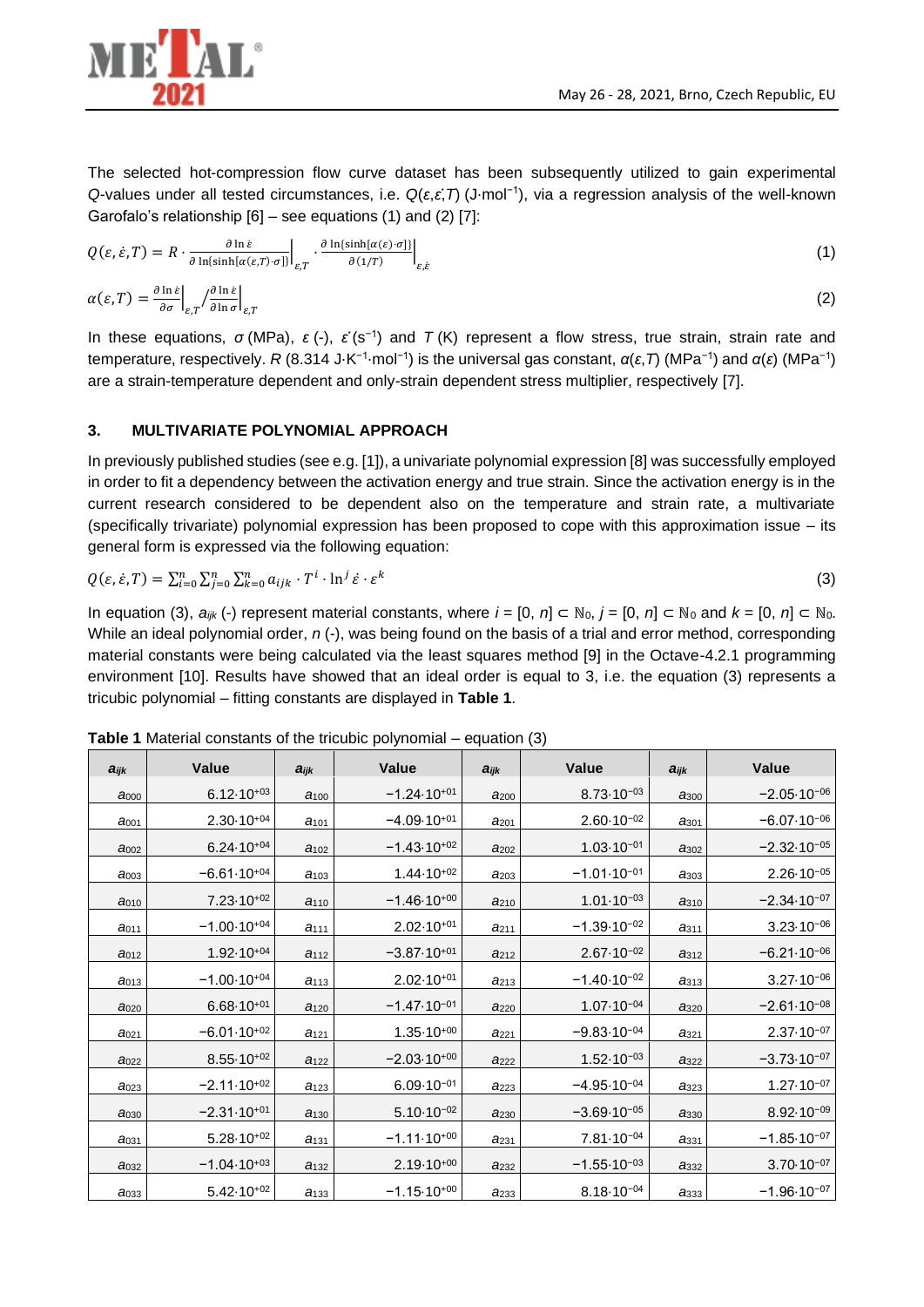

# **4. ARTIFICIAL NEURAL NETWORK APPROACH**

Based on the previous successful implementations of an artificial neural network approach [11,12] into the flow curve fitting process [7], a multi-layer feed-forward neural network [12] has been employed as an alternative to the above-mentioned multivariate polynomial approach. While an ideal network architecture was being found on the basis of a trial and error method, corresponding synaptic connections of artificial neurons were being calculated via the Levenberg-Marquardt algorithm [13,14] cooperating with the Bayesian regularization [15,16] under backpropagation of error signal [17]. It should be noted, fourteen *T*-*ε̇* combinations have been used for the synaptic connection calculations while the rest of the dataset (i.e. six combinations) served for the subsequent testing of overfitting issue [12]. The described ANN solution has been realized under the Matlab 9.3 [18] programming environment with the embedded Neural Network Toolbox 11.0 [12]. An ideal network architecture is schematically displayed in **Figure 1** and the corresponding legend is available in **Table 2**.



**Figure 1** Block diagram of the utilized ANN architecture

|  |  | Table 2 Legend of the block diagram in Figure 1 |  |  |
|--|--|-------------------------------------------------|--|--|
|  |  |                                                 |  |  |

| <b>Symbol</b>                      | <b>Meaning</b>                                  | <b>Symbol</b> | <b>Meaning</b>                                    |
|------------------------------------|-------------------------------------------------|---------------|---------------------------------------------------|
| $T_n$ (-)                          | T-vector normalized via a prestd [12]           | $b(-)$        | Bias vector [12]                                  |
| $\varepsilon_n$ (-)                | $\epsilon$ -vector normalized via a prestd [12] | 2 (-)         | Weighted sum [12]                                 |
| $\varepsilon_n$ (-)                | $\epsilon$ -vector normalized via a prestd [12] | tansig        | Hyperbolic tangent sigmoid transfer function [12] |
| $Q$ (J $\cdot$ mol <sup>-1</sup> ) | Q-vector                                        | purelin       | Linear transfer function [12]                     |
| $W(-)$                             | Synaptic weight matrix [12]                     |               |                                                   |

# **5. RESULTS AND DISCUSSION**

**Figures 2** and **3** offer a view on the *Q*-*ε* course under various thermomechanical conditions. At the first sight it is evident that the activation energy is predominantly influenced by the strain and temperature level. The temperature influence is clear – the *Q*-level is decreasing with the increase of temperature. The strain dependency is, however, quite tricky. The *Q*-*ε* curves (**Figure 2**) show under lower temperature levels behavior similar to the course of flow curves – see the intensive growth up to the global maximums (peaks) and subsequent gradual decrease. Another common feature is the earlier peak occurrence under lower strain rates and subsequent transition to steady-state. Similar flow-stress-like behavior has been observed e.g. in [7]. Nevertheless, the trends observed under lower temperatures are not in accordance with those observed under higher temperatures – *Q*-*ε* curves seem to be mirror-inverted – they show a global minimum. Either way, the gained experimental *Q*-*ε* curves have been successfully described via both above proposed approaches – see the solid and dashed lines corresponding with the ANN and polynomial approach, respectively (**Figure 2**).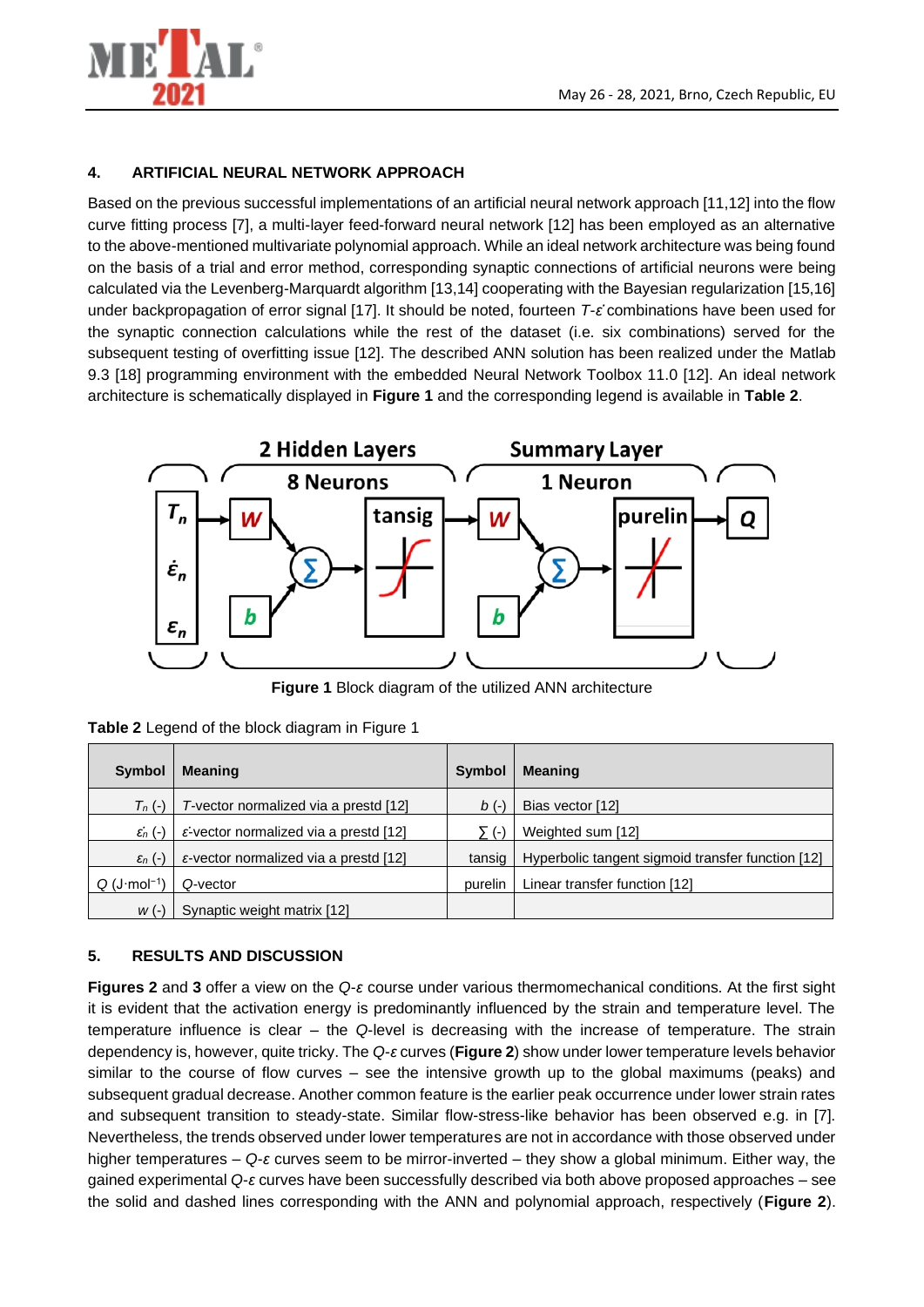

In addition, there is a prediction for two additional combinations of temperature and strain rate (gray curves) in order to verify a prediction capability. Despite of the good description via both approaches, the ANN one evidently exhibits the highest curve fit – the utilized tricubic polynomial relationship is not able to fit the experimental data with such precision. Note, the  $3<sup>rd</sup>$  polynomial order has been chosen as the best choice since lower and even higher orders exhibited much higher deviations.



**Figure 2** Comparison between the tricubic polynomial and ANN description; boxes – experimental data, solid lines – ANN, dashed lines – tricubic polynomial, color curves – approximation, gray curves – prediction



**Figure 3** Volumetric expression of the activation energy evolution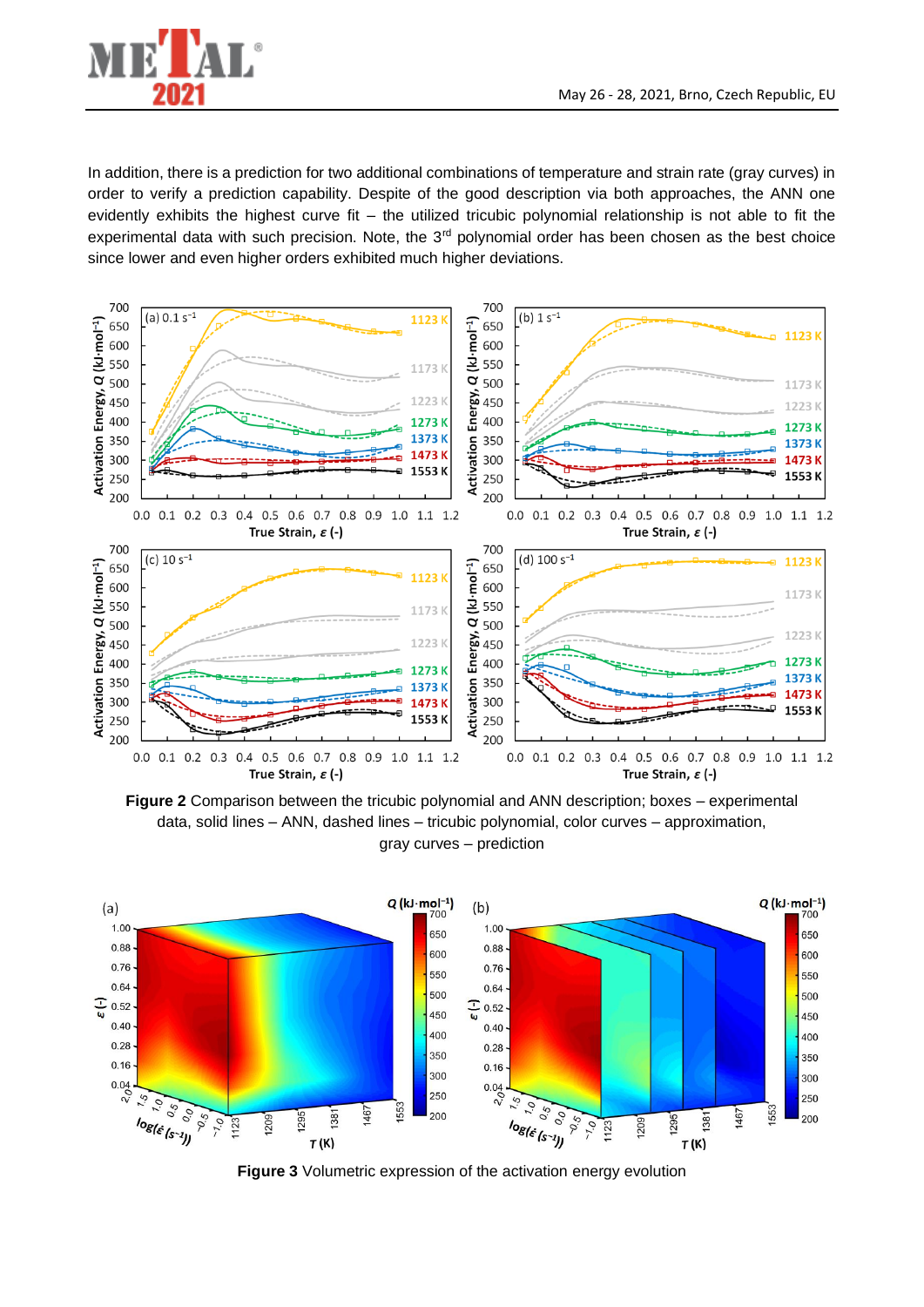

**Figure 4** graphically expresses a statistical point of view on the applied approximation approaches. The compiled histograms offer a distribution of a relative percentage error, *η* (%) [19], corresponding mean value, *μ* (%) [20] and standard deviation, *σ* (%) [21]:

$$
\eta_i = \frac{r_i - a_i}{r_i} \cdot 100 \tag{4}
$$

$$
\mu = \frac{1}{n} \cdot \sum_{i=1}^{n} \eta_i \tag{5}
$$

$$
\sigma = \sqrt{\frac{1}{n} \cdot \sum_{i=1}^{n} (\eta_i - \mu)^2}
$$
\n(6)

The variables *T<sup>i</sup>* (J⋅mol−1) and *A<sup>i</sup>* (J⋅mol−1) symbolize the values of the target (experimental) and approximated *Q*-vectors, respectively, where *i* = [1, *n*] ⊂ ℕ for *n* corresponding with the number of vector elements. At the first sight it is obvious the *η*-values related to the ANN approach (**Figure 4b**) are distributed in a narrower range (ranging from −4 to 6 %) than that corresponding with the tricubic polynomial relationship (**Figure 4a**) (ranging from −10 to 8 %) – a dispersion of the tricubic polynomial *η*-deviations is thus evidently higher. Another fact playing in favor of the ANN approach is that predominant amount of the *η*-deviations is in the case of the ANN approach higher than −2 % and at the same time lower than 2 %. Either way, it could be said that neither the ANN approach nor the tricubic polynomial shows inappropriately large values of *η*-deviation or values of *μ* and  $\sigma$ , and therefore both can find its place as a solution of the studied curve fitting issue.



**Figure 4** Distribution of the relative percentage error

# **6. CONCLUSION**

In the frame of the submitted research, hot deformation activation energy was considered to be strain, strain rate and temperature dependent variable. Two entirely different mathematical approaches have been then introduced to cope with the corresponding approximation and prediction tasks. First of all, a regression analysis of the well-known Garofalo's relationship has been applied to gain the experimental activation energy values from a hot-compression flow stress dataset. Subsequently, the extracted experimental values of the activation energy have been described via a multivariate (specifically trivariate) polynomial relationship and an artificial neural network approach. With respect to the polynomial expression, a 3<sup>rd</sup> order (which resulted in a tricubic polynomial) has been found to be the best one. A multi-layer feed-forward architecture under 2 hidden layers with 8 neurons, which were activated via a hyperbolic tangent sigmoid function, has been then selected as a best option in the case of the neural network methodology. Both applied approaches proved a good fit with the experimental dataset – although the neural network one has showed a slightly higher performance. Either way, both approaches have also provided a good prediction capability, and both can be considered for the practical utilization.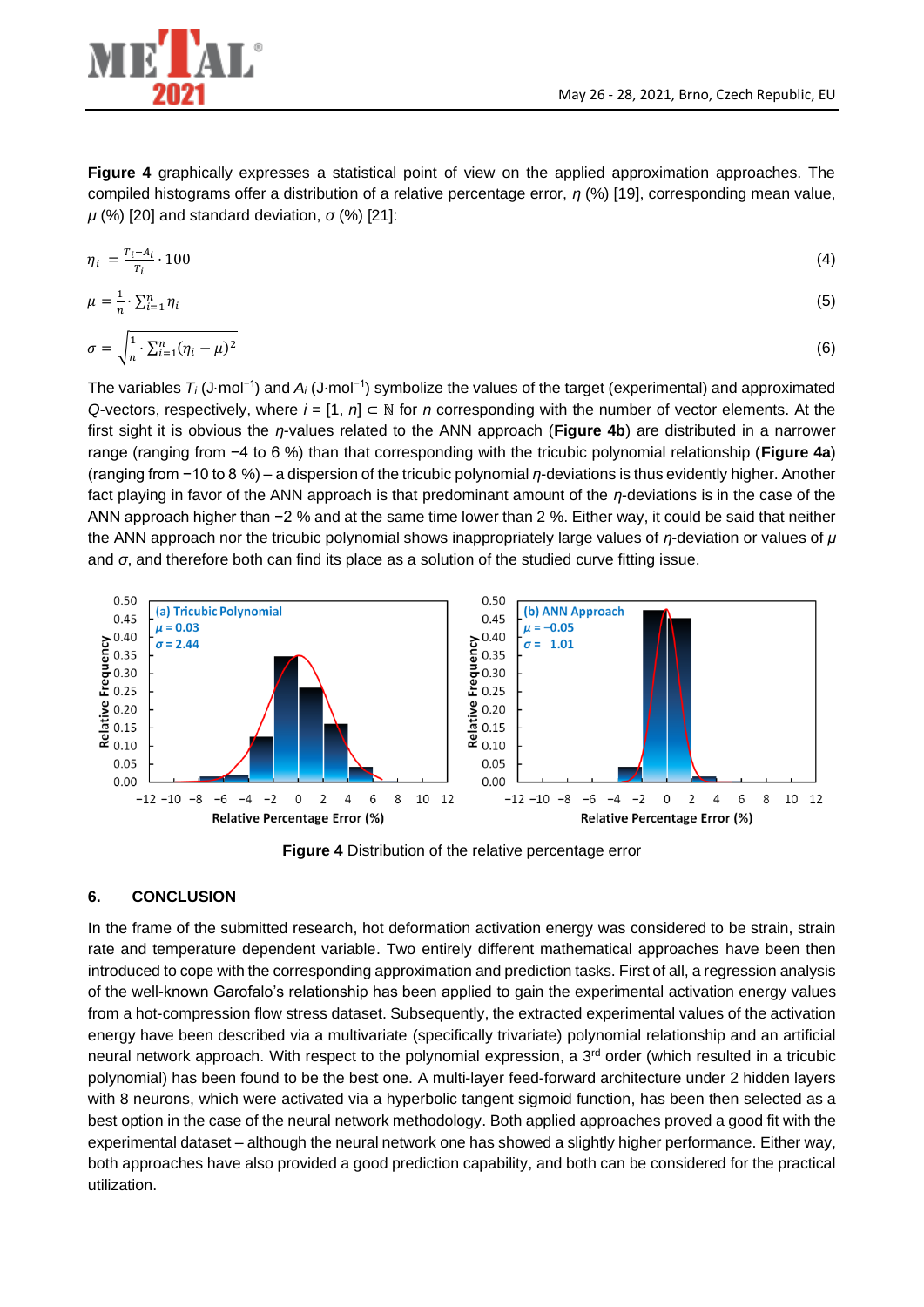

#### **ACKNOWLEDGEMENTS**

# *The article was created thanks to the project No. CZ.02.1.01/0.0/0.0/17\_049/0008399 (ČR and EU financial funds) and the Student Grant Competitions SP2021/73 and SP2021/41 (MŠMT ČR).*

#### **REFERENCES**

- [1] SHAFAAT, M.A., OMIDVAR, H., FALLAH, B. Prediction of hot compression flow curves of Ti–6Al–4V alloy in α + β phase region. *Materials & Design*. [online]. 2011, vol. 32, no. 10, pp. 4689-4695. <https://doi.org/10.1016/j.matdes.2011.06.048>
- [2] SCHINDLER, I., KAWULOK, P., OČENÁŠEK, V., OPĚLA, P., KAWULOK, R., RUSZ, S. Flow Stress and Hot Deformation Activation Energy of 6082 Aluminium Alloy Influenced by Initial Structural State. *Metals*. [online]. 2019, vol. 9, no. 12, p. 1248[. https://doi.org/10.3390/met9121248.](https://doi.org/10.3390/met9121248)
- [3] MOHAMADIZADEH, A., ZAREI-HANZAKI, A., ABEDI, H.R. Modified Constitutive Analysis and Activation Energy Evolution of a Low-Density Steel Considering the Effects of Deformation Parameters. *Mechanics of Materials*. [online]. 2016, vol. 95, pp. 60-70. http://dx.doi.org/10.1016/j.mechmat.2016.01.001.
- [4] LIU, L., WU, Y.-X., GONG, H., WANG, K. Modification of Constitutive Model and Evolution of Activation Energy on 2219 Aluminum Alloy during Warm Deformation Process. *Transactions of Nonferrous Metals Society of China*. [online]. 2019, vol. 29, no. 3, pp. 448-459[. https://doi.org/10.1016/S1003-6326\(19\)64954-X.](https://doi.org/10.1016/S1003-6326(19)64954-X)
- [5] OPĚLA, P., SCHINDLER, I., KAWULOK, P., VANČURA, F., KAWULOK, R., RUSZ, S. New Model Predicting Flow Curves in Wide Range of Thermomechanical Conditions of 38MnVS6 Steel. **In**: *METAL 2016: 25th Anniversary International Conference on Metallurgy and Materials*. Ostrava: TANGER, 2016, pp. 458-463.
- [6] GAROFALO, F. An Empirical Relation Defining the Stress Dependence of Minimum Creep Rate in Metals. *Transactions of the Metallurgical Society of the American Institute of Mining, Metallurgical, and Petroleum Engineers*. 1963, vol. 227, pp. 351-356.
- [7] OPĚLA, P., SCHINDLER, I., KAWULOK, P., KAWULOK, R., RUSZ, S., NAVRÁTIL, H., JURČA, R. Correlation among the Power Dissipation Efficiency, Flow Stress Course, and Activation Energy Evolution in Cr-Mo Low-Alloyed Steel. *Materials*. [online]. 2020, vol. 13, no. 16, p. 3480[. https://doi.org/10.3390/ma13163480.](https://doi.org/10.3390/ma13163480)
- [8] DESCARTES, R. *Discours de la méthode pour bien conduire sa raison, & chercher la vérité dans les sciences. Plus la dioptrique. Les météores. Et la géométrie.* [*Discourse on the Method of Rightly Conducting One's Reason and of Seeking Truth in the Sciences. Plus the Diopter, Meteors and Geometry*]. Leiden: De l'imprimerie de Ian Maire, 1637.
- [9] LEGENDRE, A.M. *Nouvelles méthodes pour la détermination des orbites des comètes* [*New Methods for the Determination of the Orbits of Comets*]. Mesnil-sur-I'Estrée: Firmin Didot, 1805.
- [10] GNU Octave [online]. [viewed Nov 8, 2020]. Available from: [https://www.gnu.org/software/octave/index.](https://www.gnu.org/software/octave/index)
- [11] McCULLOCH, W.S., PITTS, W.H. A Logical Calculus of the Ideas Immanent in Nervous Activity. *The bulletin of mathematical biophysics*. [online]. 1943, vol. 5, no. 4, pp. 115-133[. https://doi.org/10.1007/BF02478259.](https://doi.org/10.1007/BF02478259)
- [12] DEMUTH, H., BEALE, M. Neural Network Toolbox: For Use with MATLAB® [online]. [viewed Nov 9, 2020]. Available from: [http://128.174.199.77/matlab\\_pdf/nnet.pdf.](http://128.174.199.77/matlab_pdf/nnet.pdf)
- [13] LEVENBERG, K. A Method for the Solution of Certain Non-Linear Problems in Least Squares. *Quarterly of Applied Mathematics*. [online]. 1944, vol. 2, no. 2, pp. 164-168[. https://doi.org/10.1090/qam/10666.](https://doi.org/10.1090/qam/10666)
- [14] MARQUARDT, D.W. An Algorithm for Least-Squares Estimation of Nonlinear Parameters. *Journal of the Society for Industrial and Applied Mathematics*. [online]. 1963, vol. 11, no. 2, pp. 431-441. [https://doi.org/10.1137/0111030.](https://doi.org/10.1137/0111030)
- [15] BAYES, T. and PRICE, R. An Essay towards solving a Problem in the Doctrine of Chance. By the late Rev. Mr. Bayes, F. R. S communicated by Mr. Price, in a letter to John Canton, A. M. F. R. S. *Philosophical Transactions of the Royal Society of London*. 1763, vol. 53, pp. 370-418.
- [16] MACKEY, D.J.C. Bayesian interpolation. *Neural computation*. [online]. 1992, vol. 4, no. 3, pp. 415-447. [https://doi.org/10.1162/neco.1992.4.3.415.](https://doi.org/10.1162/neco.1992.4.3.415)